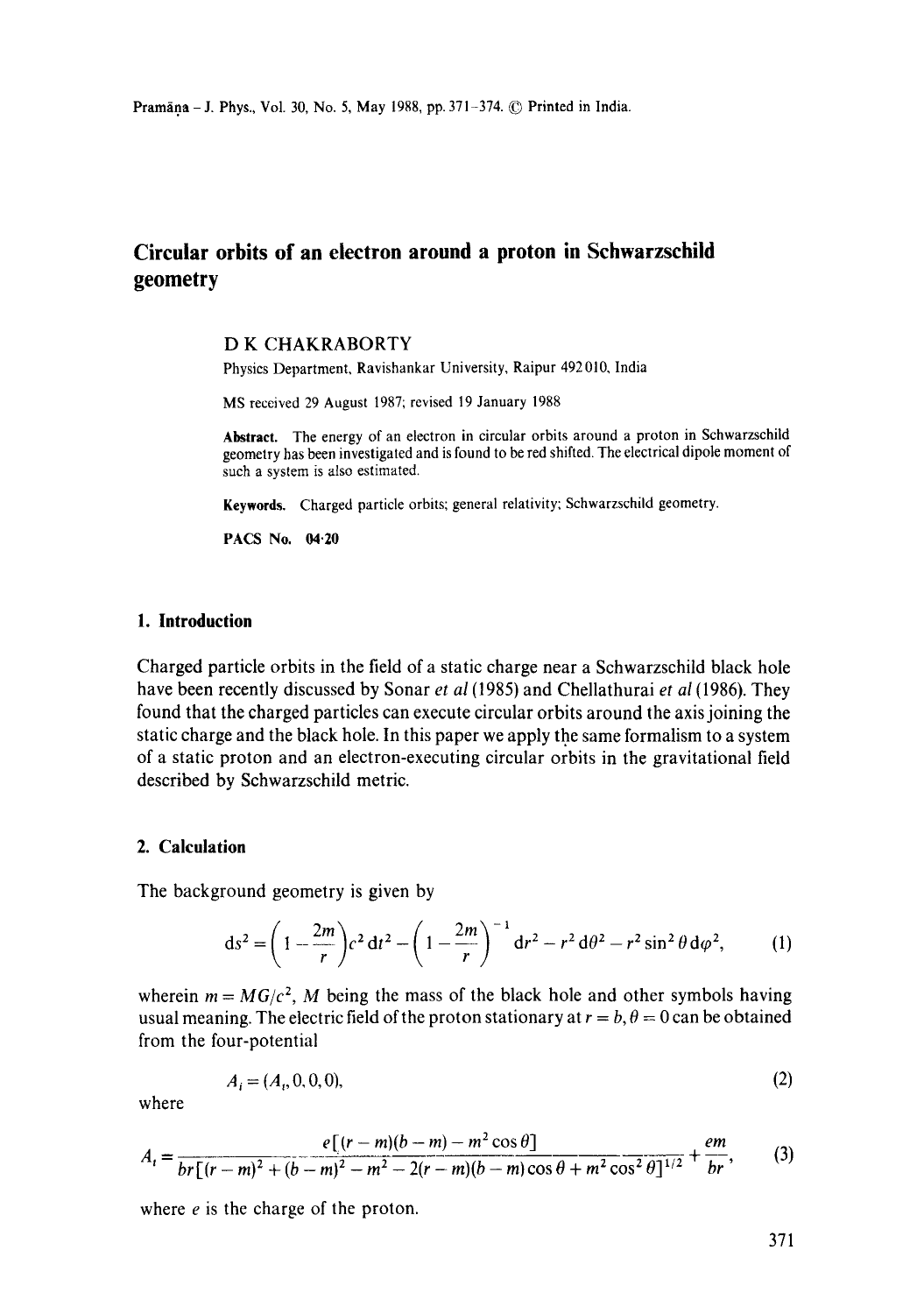The relevant equations of motion (Chellathurai *et al* 1986) describing the orbits of the electron are

$$
\rho^2 \sin^2 \theta \dot{\varphi} = L,\tag{4}
$$

$$
(1 - 2/\rho)\dot{\tau} = E - \lambda A_{\nu},\tag{5}
$$

$$
\rho \sin^2 \theta \dot{\varphi}^2 - \dot{\tau}^2 / \rho^2 = \lambda A_{\tau, \rho} \dot{\tau},\tag{6}
$$

$$
\sin \theta \cos \theta \dot{\varphi}^2 = \frac{\lambda}{\rho^2} A_{\tau,\theta} \dot{\tau},\tag{7}
$$

$$
1 = (1 - 2/\rho)t^2 - \rho^2 \sin^2 \theta \dot{\varphi}^2,
$$
 (8)

where we have used the dimensionless parameters  $\rho = r/m$ ,  $\sigma = s/m$ ,  $\tau = ct/m$ ,  $\beta = b/m$ ,  $L = l/mm_0c$ ,  $E = E'/m_0c^2$ ,  $\lambda = -e^2/mm_0c^2$  and  $A_t = mA_t/e$  with  $m_0, l, E'$  are rest mass, angular momentum and the energy of the electron in c.g.s, units. The dots overhead denote differentiation with respect to  $\sigma$ . In dimensionless from  $A_t$  is given by

$$
A_t = \frac{B}{\beta \rho A^{1/2}} + \frac{1}{\beta \rho},\tag{9}
$$

where

$$
A = (\rho - 1)^2 + (\beta - 1)^2 - 1 - 2(\rho - 1)(\beta - 1)\cos\theta + \cos^2\theta,
$$
  
\n
$$
B = (\rho - 1)(\beta - 1) - \cos\theta.
$$
 (10)

We use the set of algebraic equations (4)-(8) to calculate  $\dot{\varphi}$ ,  $\dot{\tau}$ ,  $\rho$ ,  $\theta$  and E of the electron in the circular orbit when  $\beta$ ,  $\lambda$  and L are prescribed. This approach is different from that used by earlier workers who assigned the values of  $\beta$ ,  $\lambda$ ,  $L$  and  $E$  and then used the above set of equations to obtain a constraint equation connecting  $\rho$  and  $\theta$ .

Using  $(4)$ ,  $(5)$  and  $(8)$  we get

$$
E = \pm \left( 1 + \frac{L^2}{\rho^2 \sin^2 \theta} \right)^{1/2} (1 - 2/\rho)^{1/2} + \lambda A_r.
$$
 (11)

The two terms in the above expression for E correspond respectively to the kinetic energy and the electrostatic potential energy, in the limit when the gravitational field is absent and the velocity of the electron is non-relativistic. As the kinetic energy has to be positive we choose the positive sign with the first term in  $(11)$ . By using  $(9)$  in  $(6)$  and  $(7)$ we obtain

$$
\beta A^{3/2} \frac{L^2 \cos \theta}{\rho \sin^4 \theta} = \lambda D \left( 1 + \frac{L^2}{\rho^2 \sin^2 \theta} \right)^{1/2} (1 - 2/\rho)^{-1/2}
$$
(12)

and

$$
\frac{D\sin^2\theta}{\cos\theta} - \frac{D\rho\sin^4\theta}{L^2\cos\theta} \left(1 + \frac{L^2}{\rho^2\sin^2\theta}\right) \left(1 - \frac{2}{\rho}\right)^{-1}
$$

$$
=A[\rho(\beta-1)-B-A^{1/2}]-\rho BF,
$$
\n(13)

where

$$
D = (\rho - 1)^2 + (\beta - 1)^2 - 1 - (\rho - 1)^2(\beta - 1)^2 \tag{14}
$$

and

$$
F = (\rho - 1) - (\beta - 1)\cos\theta. \tag{15}
$$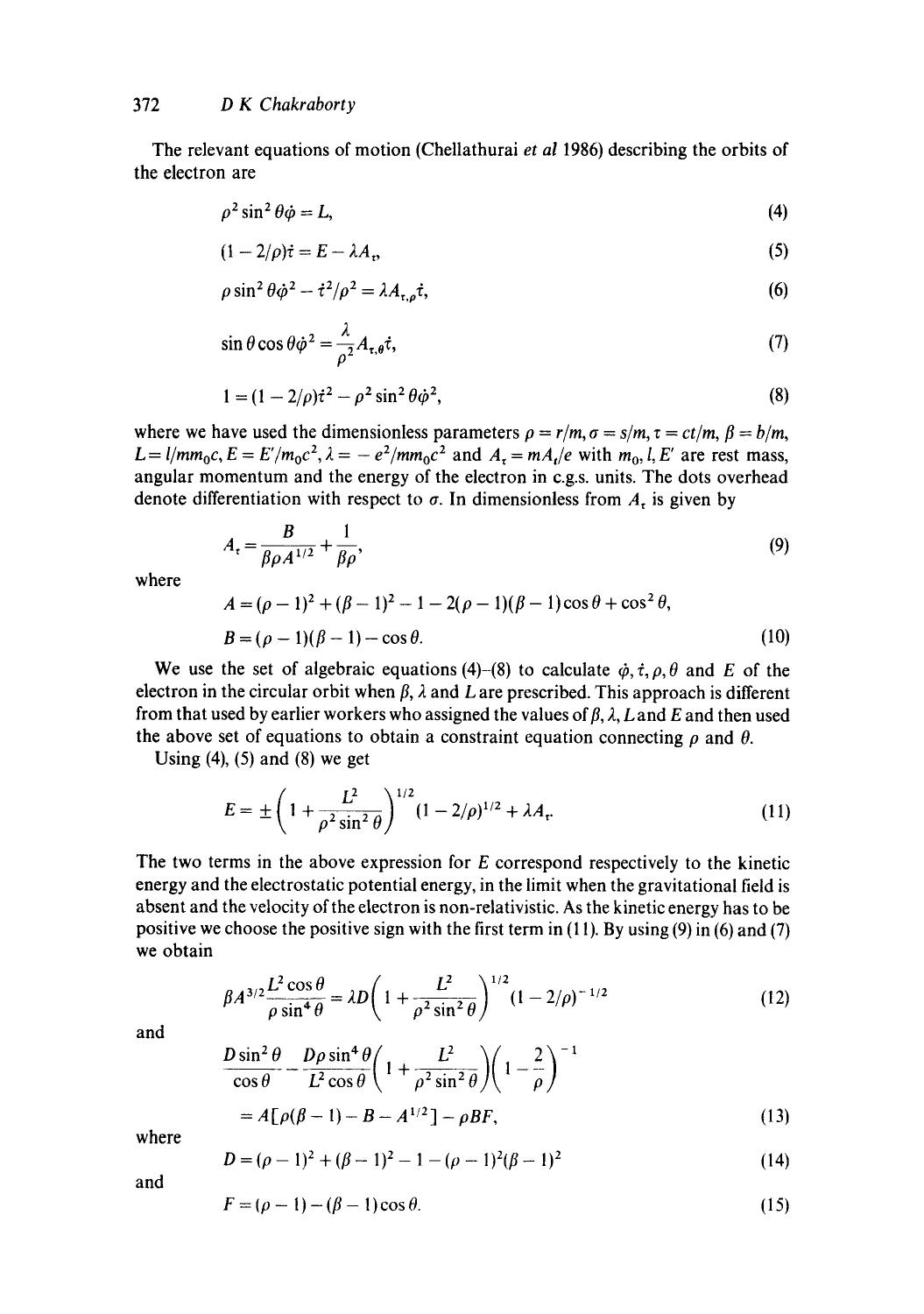In principle, (12) and (13) can be solved for  $\rho$  and  $\theta$  in terms of  $\beta$ ,  $\lambda$  and L and therefore  $A_t$ and E can be calculated. However the solutions of  $(12)$  and  $(13)$  for any arbitrary values of  $\beta$ ,  $\lambda$  and L seem to be quite formidable.

We, therefore, first examine the same system of equations in the flat space time limit, as obtained by 'switching off' the gravitational field. In this limit, the exact solutions of (12) and (13) are

$$
\rho \cos \theta = \beta,\tag{16}
$$

$$
\rho \sin \theta = -\frac{L^2}{\lambda} \left( 1 - \frac{\lambda^2}{L^2} \right)^{1/2} \tag{17}
$$

and the energy is given by

$$
E_{\text{flat-space}} = \left[1 + \frac{\lambda^2}{L^2} \left(1 - \frac{\lambda^2}{L^2}\right)^{-1}\right]^{1/2} - \frac{\lambda^2}{L^2} \left(1 - \frac{\lambda^2}{L^2}\right)^{-1/2}.
$$
 (18)

Equation (16) implies that the proton lies in the plane of the orbit of the electron while (17) gives the radius  $\rho_1$  of the circular orbit.

Although the results (16)–(18) are true (in flat space time) for any arbitrary  $\beta$ ,  $\lambda$  and  $L$ , we choose, for our further discussion,  $m = 1.5 \times 10^5$  and  $l = nh$  where h is the Plancks constant and *n* is an integer 1, 2,.... Therefore  $L = n \times 2.56 \times 10^{-16}$  and  $\lambda = -1.9$  $\times$  10<sup>-18</sup> which are very small compared to  $\beta$  which is taken to be > 2. For such a choice of  $\beta$ ,  $\lambda$  and L we can approximate (18) as

$$
E_{\text{flat-space}} \sim \left(1 + \frac{\lambda^2}{L^2}\right)^{1/2} - \frac{\lambda^2}{L^2}.
$$
 (19)

We now consider (12) and (13). The gravitational field will modify the solutions (16) and (17). However the modifications will be quite negligible as can be seen by comparing the electrostatic force and the gravitational force (in terms of Newtonian theory). The former is  $e^2/r_1^2 \sim 10^{-2}$  where  $r_1 \sim L^2/\lambda$  while the latter is  $\sim m_0 c^2/m$  $\sim 10^{-13}$ . Following the flat space time solutions we take the solutions of (12) and (13) of the form  $\rho = \beta(1 + \alpha)$  and  $\sin \theta = \delta$ . Both  $\delta$  and  $\alpha$  are expected to be very small compared to unity. Substituting these in (12) and (13) we obtain

$$
\delta \sim -L^2/\lambda \beta \tag{20}
$$

and

$$
\alpha \sim -L^6/(\lambda^4 \beta^3) \tag{21}
$$

neglecting the terms of smaller orders of magnitudes. We now calculate  $A_t$  and finally obtain

$$
E \sim \left[ \left( 1 + \frac{\lambda^2}{L^2} \right)^{1/2} - \frac{\lambda^2}{L^2} \right] (1 - 2/\beta)^{1/2}.
$$
 (22)

Also, comparing (20) and (21) with the corresponding solutions in flat spacetime, we find that the value of  $\sin \theta$  remains essentially unaltered, while

$$
\beta - \rho \cos \theta \sim (L^6/\beta^2 \lambda^4) \sim (10^{-24}/\beta^2)
$$
 (23)